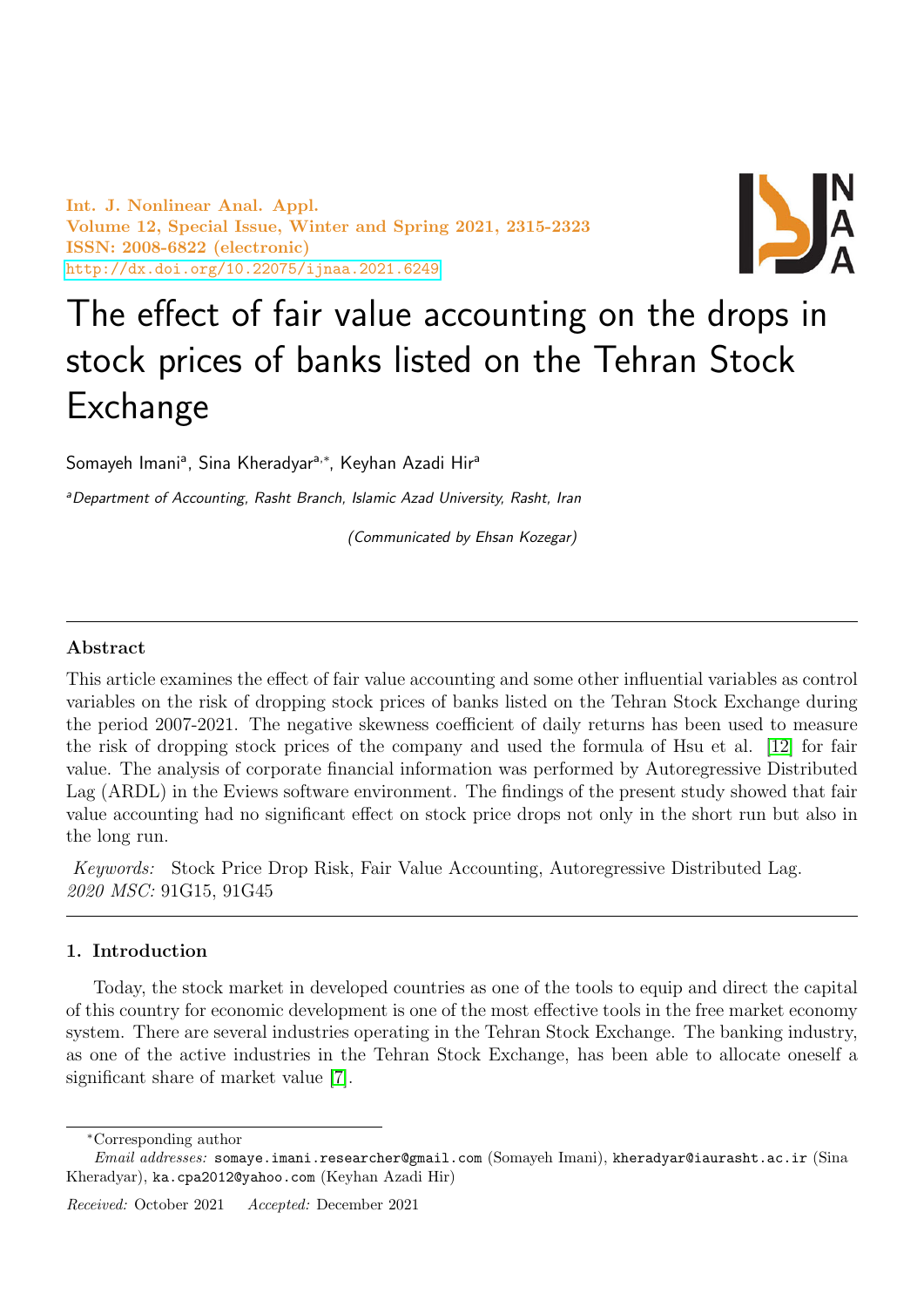One of the topics that has been widely discussed by financial researchers in relation to stock price behavior is the sudden changes in stock prices; that occurs in two forms: drops and jumps in stock prices [\[13\]](#page-8-2). Given the importance that investors place on their stock returns, The phenomenon of dropping stock prices, which leads to a sharp decline in stock returns; compared to mutations, it receives more attention. Dropping stock prices is a very large and unusual negative change in stock prices; that occurs without the occurrence of a major economic event; and is considered as a phenomenon synonymous with negative skewness in stock returns [\[1\]](#page-7-0). Many researchers believe that the drop in stock prices is due to the management of its internal information. The managers of the economic unit are as much interested in spreading good news about the company; they also try to hide bad news. The existence of a series of special conditions can double the motivation of managers to hide the bad news of the company [\[16\]](#page-8-3). Managers who have dual duties; given the power they have over a board of directors, they can better hide the bad news of the company [\[10\]](#page-8-4). In fact, in a company where the chairman or vice-chairman of the board is the Managing Director, the role of supervisor of the Managing Director's affairs is weakened by the chairman of the board of directors or the deputy chairman; and it makes managers better to hide the bad news of the company due to their power [\[4\]](#page-8-5). But on one level due to considerations; The benefit of the cost of hiding bad company news was not possible; and in such a frontier, with the disclosure of bad news and the notification of investors, the stock price of the company decreases sharply [\[6\]](#page-8-6).

One factor that can affect the risk of falling stock prices is fair value accounting. Fair value accounting is a method of financial reporting that allows companies to report assets and liabilities based on price estimates which is received in case of sale of assets or they will pay in case of debt settlement [\[21\]](#page-8-7). Under fair value accounting, companies report losses as a result of a decrease in the value of their assets or an increase in their liabilities [\[11\]](#page-8-8). These losses may lead to a reduction in property rights and profits. Advocates of fair value accounting believe that this method discloses complete information and accounting transparency means that the financial statements are prepared correctly and accurately and provide complete information about the activities of the institution and the financial situation of the company [\[8\]](#page-8-9). Because of fair value accounting; Profit and loss statements reflect the true economic value of the company's activities and the balance sheet of assets, liabilities and owners' equity at fair value [\[15\]](#page-8-10). Therefore, it can be said that this method provides clearer information. Accordingly, the present study intends to address the effect of fair value accounting on the fall in stock prices of banks listed on the Tehran Stock Exchange. The findings of the present study, while filling the gap in the research literature of the country, will provide appropriate tools for other researchers and capital market decision makers.

# 2. Research methodology

#### 2.1. Research method

The multivariate regression statistical method is used to examine the relationship between the independent and dependent variables and data analysis is based on the method of studying composite data. Also, the banks listed on the Tehran Stock Exchange will form the statistical community of the research. Therefore, banks are present as the level of analysis of the present research. The sampling method was the elimination method. Thus, all member banks of the statistical community that had the following conditions were considered as a statistical sample. and those banks that had not these conditions; have been removed from the statistical sample. The period studied in this research is from 2007 to 2021 for 15 years. The conditions for selecting a sample are as follows:

1. The companies in question from the beginning of 2007 to the end of 2019, are members of the stock exchange.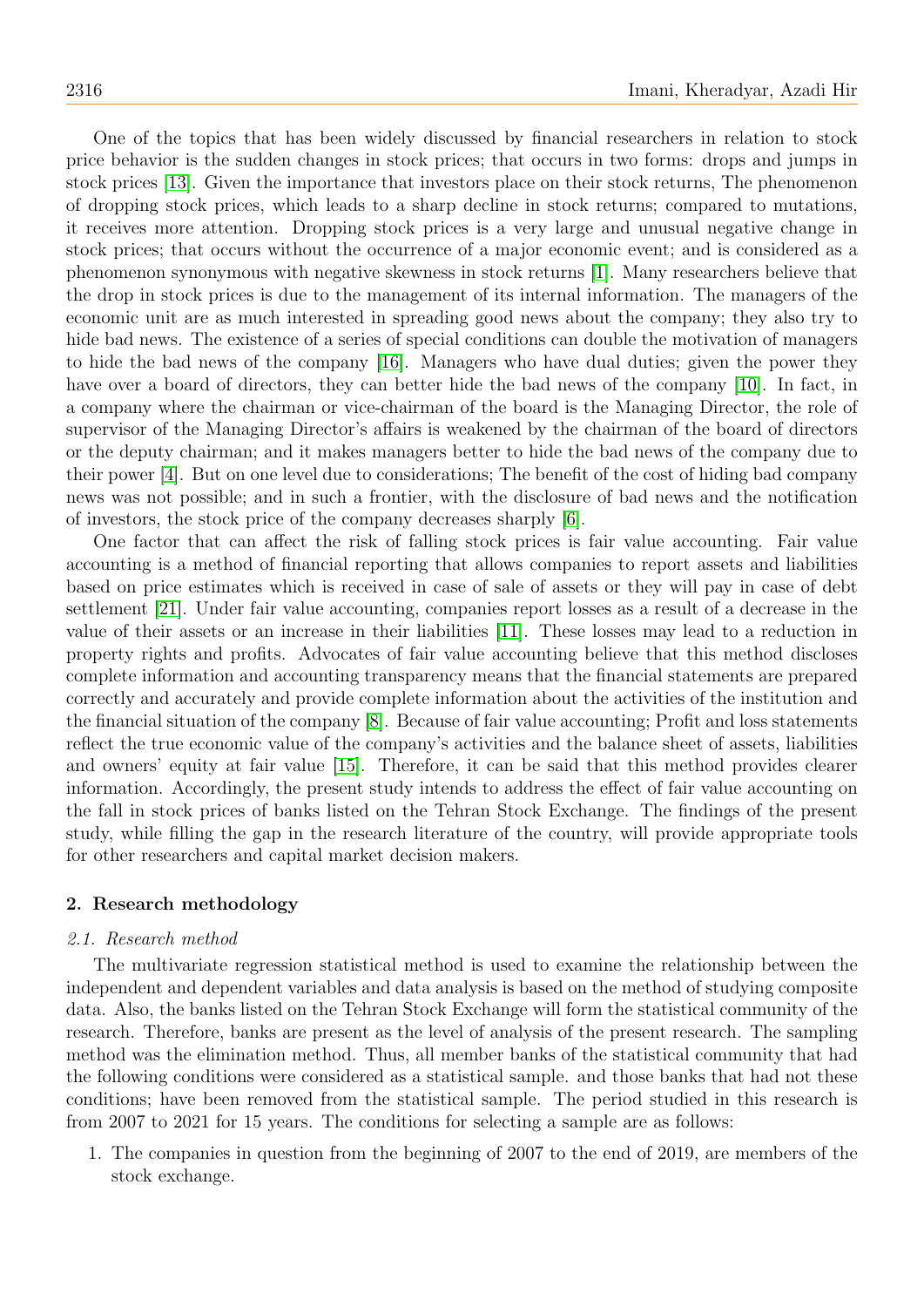- 2. The end of their financial year is March 20.
- 3. During the period under review, do not stop operations or change the financial period.
- 4. Their financial statements have been published by the stock exchange organization in the mentioned years.

By imposing the above restrictions; The sample includes 12 banks listed on the Tehran Stock Exchange.

### 2.2. Research model and how to calculate variables

Due to the fact that this research uses past information to test hypotheses, it is a post-event research. On the other hand, this research is a quasi-empirical research in the field of financial accounting research. The statistical model used in the research is a multivariate regression model.

$$
\text{Crash Risk}_{it} = \alpha_{it} + \alpha_1 \text{Fair}_{it} + \alpha_2 \text{MB}_{it} + \alpha_3 \text{LEV}_{it} + \alpha_4 \text{ROE}_{it} + \alpha_5 \text{SIZE}_{it} + \varepsilon_{it} \tag{2.1}
$$

## 2.2.1. Dependent variable: risk of falling stock prices (Crash Risk)

The Negative Coefficient of Skewness of daily returns (NCSKEW) has been used to measure the risk of falling bank stock prices. To calculate the bank's risk scales, the daily return from the development of the market and industry regression model for each year and each bank is estimated  $|19|$ :

$$
r_{j,t} = \alpha_j + \beta_{1\cdot j} r_{m \cdot t - 1} + \beta_{2\cdot j} r_{i \cdot t - 1} + \beta_{3\cdot j} r_{m \cdot t} + \beta_{4\cdot j} r_{i,t} + \beta_{5\cdot j} r_{m \cdot t + 1} + \beta_{6\cdot j} r_{i,t+1} + \varepsilon_{j,t}
$$
(2.2)

Where  $R_{j,t}$  is the stock return of bank j on day t,  $r_{m,t}$  is the market return on day t and  $r_{it}$ is the industry return on day t.  $R_{it}$  is represented as the bank return, which is defined as the natural logarithm of one plus the residual return of the above equation [\[17\]](#page-8-12). NCSKEW stock price is calculated as follows:

$$
NCSKEW_{J,t} = -(n(n-1)^{\frac{3}{2}} \sum R_{j,t}^3)/(n-1)(n-2) \left(\sum R_{j,t}^2\right)^{\frac{3}{2}}
$$
(2.3)

Where  $n$  is the number of observations of daily returns during the year  $t$  and is the denominator of the normalizing factor fraction.  $NCSKEWt$  is defined as the negative skewness of the bank's daily return in fiscal year t, which according to the research of China et al.  $[5]$ , the company with high skew yield in year t is likely to have high yield skew in year  $t + 1$ .

### 2.2.2. Independent variable: fair value accounting

Fair value accounting refers to the ratio of total assets and liabilities recognized or performed at fair value by the bank to the total assets of the bank. This fair value is calculated by dividing the following ratio by the total assets of the bank [\[9\]](#page-8-14):

$$
Fair - Value_{i,t} = Cash_{i,t} \left( 1 + r \left( \frac{x}{360} \right) \right) - DIV_{i,t}
$$
\n(2.4)

So that it is equal to the cash and assets of the bank for company  $i$  at the beginning of period t; and x is the length of time that the fair value of the company's assets is calculated. And in this research is equal to one chapter (90 working days) is considered [\[10\]](#page-8-4); So the value  $(x/360)$  will be 0.25. It is worth noting that the length of the calculated period for the fair value of assets can be considered more or less than one chapter, given the importance of the time period and  $r$  is equal to the risk-free interest rate, and  $DIV_{i,t}$  is equal to the dividend payout ratio of the bank's shares [\[14\]](#page-8-15).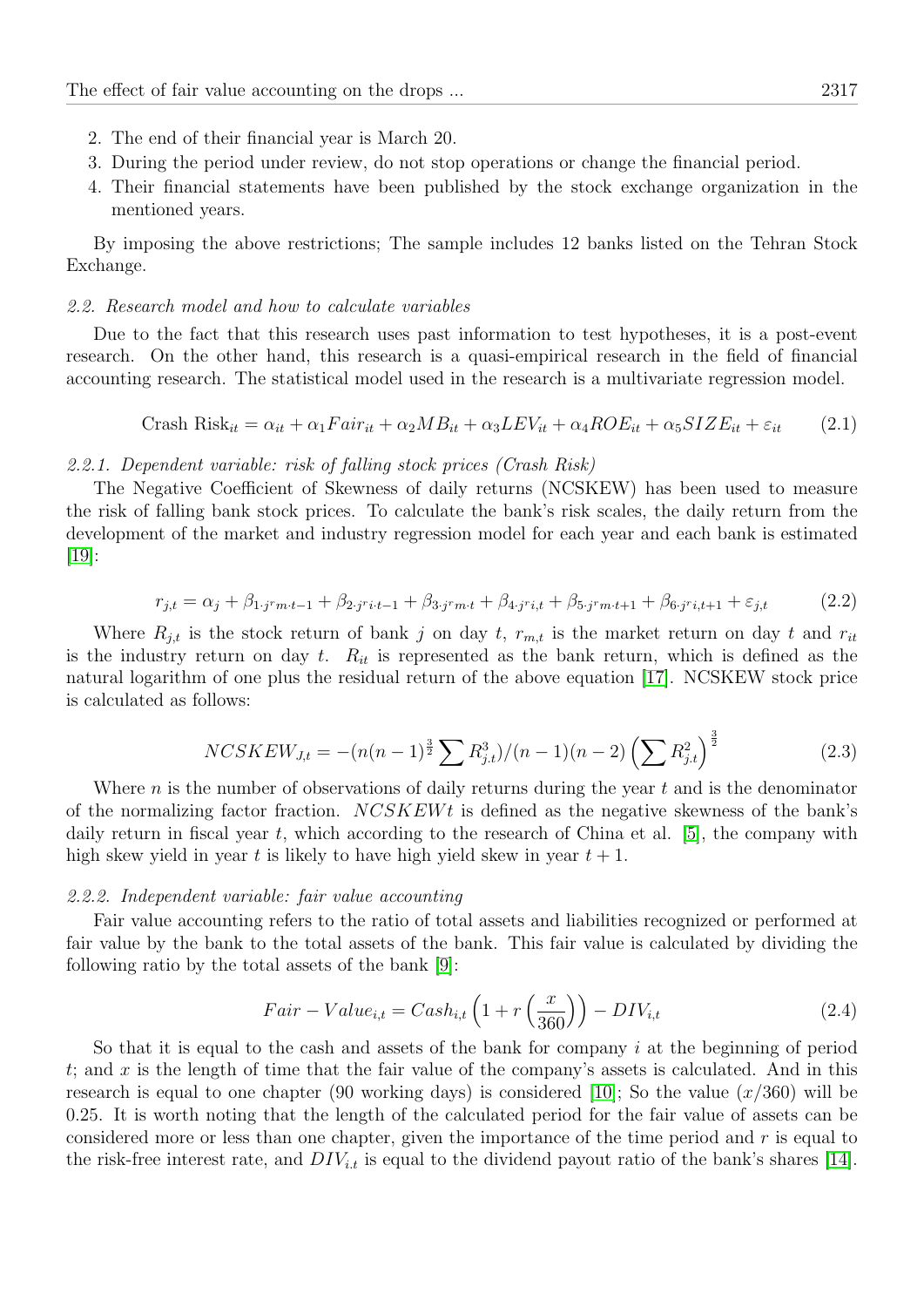#### 2.2.3. Control variables

MB: as a growth opportunity for the company and is calculated from the ratio of market value to book value of equity.

LEV: It was the financial leverage of the company and is obtained to dividing the book value of total liabilities by total assets at the end of the year.

ROE: It represents the return on equity and is calculated from the dividend before the contingent items on the book value of equity at the end of the year.

SIZE: It indicates the size of the company and from the logarithm of the market value of equity is obtained at the end of the year.

#### 2.3. Analysis methods and data collection tools

The present study applied the approach to distributive interruptions (ARDL) for the collective review of variables. Most recent studies suggest that the ARDL model is superior to other common methods for investigating co-integration, such as the Engle and Granger methods. The first reason is that regardless of whether the available variables are in model  $I(0)$  or  $I(1)$ , it can be used. Another reason is that this method is relatively more efficient in small or limited samples compared to other methods. Therefore, this method has been used in this study. It should be noted that the ARDL method Cannot be used in the presence of  $I(2)$ ; The general form of the ARDL pattern  $(p, q1, q2, \ldots, qk)$  can be expressed as follows [\[19\]](#page-8-11):

$$
\varphi(L, P)Y_t = \sum_{i=1}^k \beta_i (L, q_i) X_{it} + \delta W_t + \mu_t
$$
  
\n
$$
Q(L, P) = 1 - \varphi_1 L - \varphi_2 L^2 - \dots - \varphi_p L^p
$$
  
\n
$$
\beta_i (L, q_i) = \beta_{i0} + \beta_{i1} L + \beta_{i2} L^2 + \dots + \beta_{iq_i} L^{q_i} \qquad i = 1, 2, 3, \dots, k
$$
\n(2.5)

In the above relation, L represents the time interrupt operator of the first order, such that  $LY = Y_{t-1}$ , Expresses the dependent variable,  $X_t$  represents the vector of explanatory variables,  $q_i$ the number of optimal interrupts associated with each of the explanatory variables, P the number of optimal interrupts related to the dependent variable and  $W_t$  are vectors of definite variables such as the width of the origin, seasonal variables, time trends or exogenous variables with fixed intervals. The corresponding equation is estimated using Eviews software. In the next step, using one of the criteria of Akaik, Schwartz-Bayesian, Hanan-Quinn or adjusted coefficient of determination, the optimal interruptions of the model are selected. From the above criteria, Pesaran and Shin [\[18\]](#page-8-16) propose the Schwartz-Bayesian criterion for determining the optimal interruptions of the model. This criterion saves the number of interruptions due to the small sample size; In the end, fewer degrees of freedom are lost. To determine the long-run relationship, the value of t-statistic can be compared with the critical quantities presented by Benerji, Dolado, and Mister [\[3\]](#page-8-17). The value of t-statistic to test the hypothesis of a long-run relationship  $(H_0: \sum_{i=1}^p \varphi_i - 1 \ge 0)$  is calculated as follows:

$$
t = \sum_{i=1}^{p} \hat{\beta}_i - 1 / \sum_{i=1}^{p} S_{\hat{\beta}_i}
$$
 (2.6)

Where  $S_{\hat{\beta}_i}$  is the standard deviation of the coefficients of the intermittent variables. If the computational value of t is greater than the critical value, Hypothesis zero based on which indicates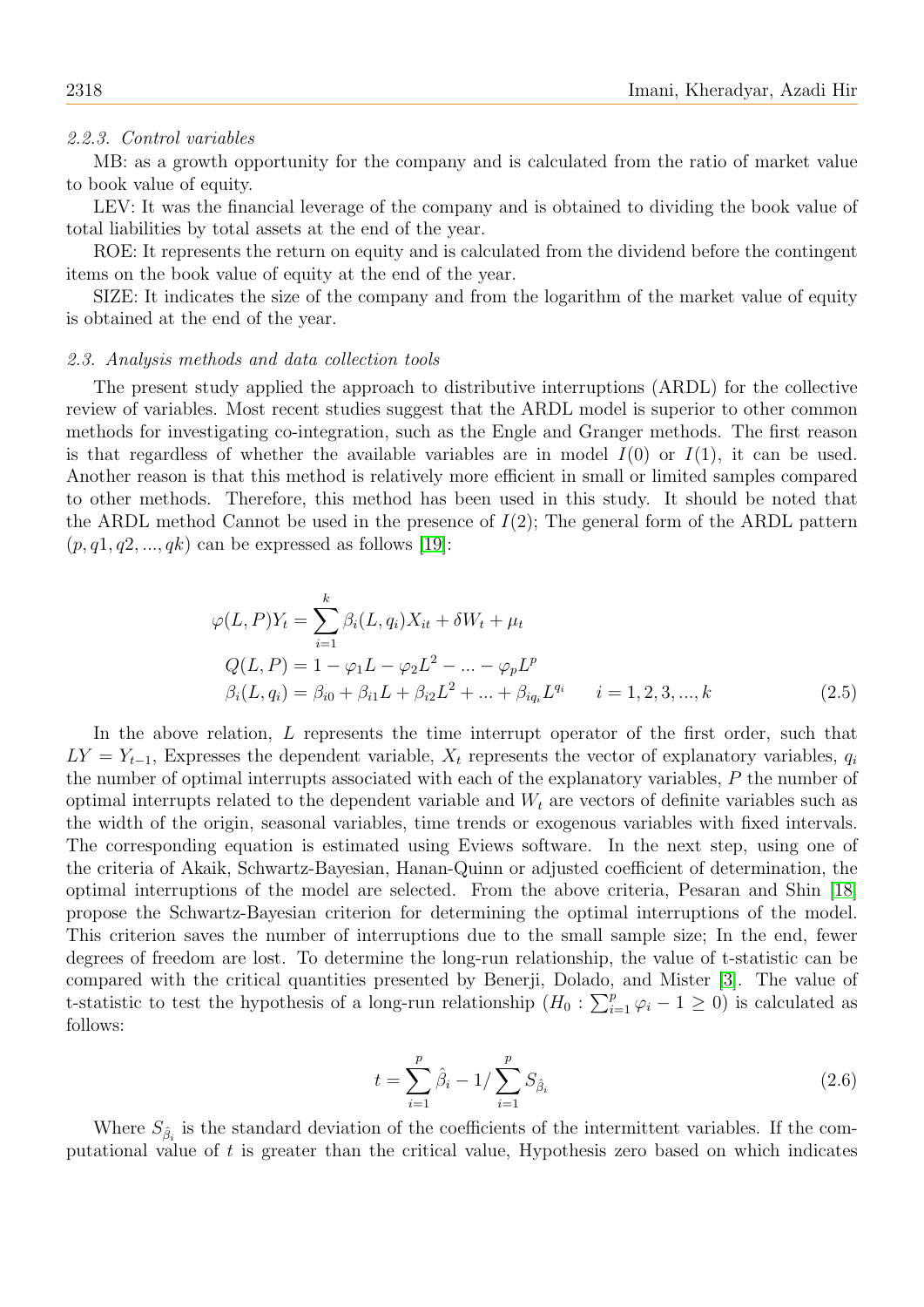the absence of a long-term relationship is rejected and we accept the existence of a long-term relationship. In addition, Eviews software provides an error correction model (ECM) according to the selected model. In order to derive the error correction model based on the  $ARDL(p, q_1, q_2, ..., q_k)$ model, the variables  $W_t, Y_t, X_{1t}, ..., X_{kt}$  are considered in terms of values with interrupts and their first-order difference; and the ECM model gives the following relation.

$$
\Delta Y_t = -\Phi(L, P)ECM_{t-1} + \sum_{i=1}^k \beta_{i0} \Delta X_{it} + \delta \Delta W_t - \sum_{j=1}^{p-1} \varphi_j \Delta Y_{t-j} - \sum_{i=1}^k \sum_{j=1}^{q_{t-1}} \beta_{ij} \Delta X_{i, t-j} + U_t \quad (2.7)
$$

The above equations are estimated by the OLS method; And by performing the necessary tests, the short-term dynamic structure of the model is determined. In the error correction model,  $ECM_{t-1}$ indicates the rate of adjustment toward long-run equilibrium. This coefficient shows what part of the imbalance of the dependent variable  $Y_t$  during the previous period; Corrects in the current period. It is expected that the sign of this variable is negative and its value is between zero and -1. In this research, the library method was used to collect data and information; and data related to sample companies were extracted from sources such as Denasaham, Rahavard Novin, Bourse site, etc.

# 3. Findings

In order to study the general characteristics of variables and their detailed analysis, it is necessary to be familiar with descriptive statistics related to variables. Table [1](#page-4-0) shows the descriptive statistics of the data related to the variables used in the research.

| <b>Variables</b>  | Average | Middle  | Max   | Min      | <b>SD</b> |
|-------------------|---------|---------|-------|----------|-----------|
| <b>Crash Risk</b> | $-5.37$ | $-6.38$ | 14.43 | $-22.85$ | 7.39      |
| FV                | 0.239   | 0.211   | 0.362 | 0.063    | 0.032     |
| $\rm MB$          | 2.28    | 1.91    | 5.9   | 0.50     | 1.34      |
| <b>LEV</b>        | 0.558   | 0.571   | 1.09  | 0.06     | 0.18      |
| <b>ROE</b>        | 0.42    | 0.47    | 5.81  | $-2.26$  | 1.65      |
| <b>SIZE</b>       | 13.95   | 13.66   | 18.45 | 10.81    | 1.54      |

<span id="page-4-0"></span>Table 1: Descriptive statistics related to research variables

The table above shows the descriptive statistics for the model variables, which represent the descriptive parameters for each variable separately. These parameters mainly include information about central indicators, such as maximum, minimum, mean and average, as well as information about dispersion indicators, such as standard deviation. The most important central indicator is the average, which represents the equilibrium point and center of gravity of the distribution, and is a good indicator to show the centrality of the data. For example, the average variable of a Crash Risk is -5.37 which shows that most of the data related to this variable is centered around this point. Also, the median of the fair value accounting (FV) is equal to 0.211; Which indicates that half of the data is less than this value and the other half is more than this value. Dispersion parameters are generally a criterion for determining the degree of dispersion of data from each other; Or the extent of their dispersion relative to the average. One of the most important parameters of dispersion is standard deviation. The value of this parameter is 1.54 for the company size variable and 0.18 for the financial leverage variable.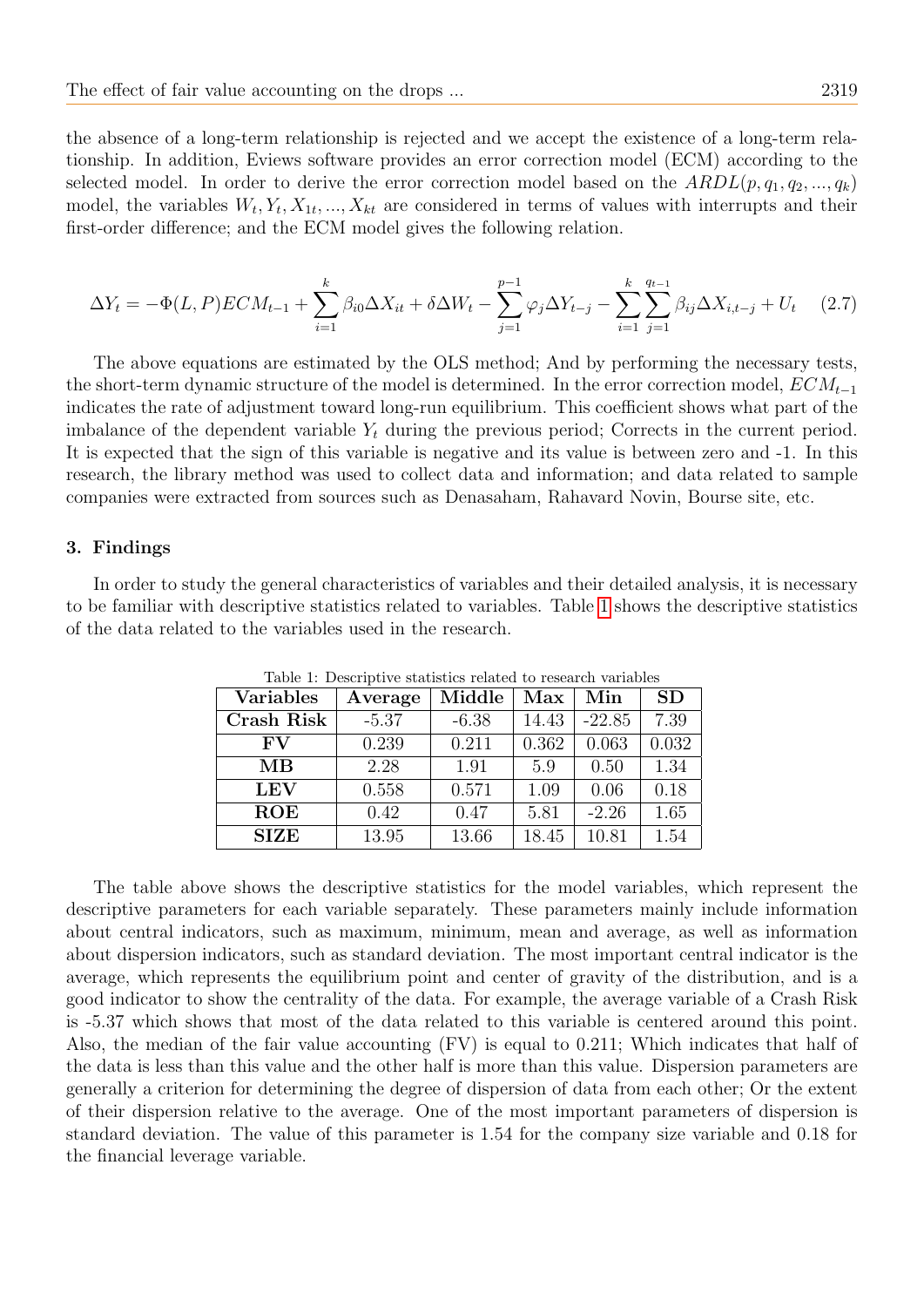Before testing the research hypotheses to determine the relationship between research variables, a single root test for the variables should be performed. The econometrics and unit root text indicate that the unit root test based on panel data is more powerful and accurate than the unit root test of time series. In this research, in order to test the unit root has been used the Lin and Chou method has been used. Hypothesis zero in this test indicates the instability of the variable. in this case, if the probability values are less than 0.05, assumption zero will be rejected.

- H0: Variables are unstable.
- H1: Variables are stable.

<span id="page-5-0"></span>

| <b>Variables</b> | Coefficient | Sig  |
|------------------|-------------|------|
| Crash Risk       | $-11.4$     | 0.00 |
| $\bf{F}V$        | $-18.9$     | 0.00 |
| MВ               | $-15.8$     | 0.00 |
| <b>LEV</b>       | $-38.7$     | 0.00 |
| <b>ROE</b>       | $-29.1$     | 0.00 |
| <b>SIZE</b>      | $-16.4$     | 0.00 |

| Table 2: Stability test results for model variables |  |  |  |
|-----------------------------------------------------|--|--|--|
|                                                     |  |  |  |

Stability results for panel data are presented in the table above [2.](#page-5-0) Based on the results, all variables are stable because the probability values of all variables are less than 0.05; and the zero hypothesis based on instability will be rejected.

To estimate the research models, first, the optimal model selection test is performed. In order to determine the optimal interruption, the Schwarz-Bayesian criterion was used, That the results are presented in Table [3.](#page-5-1)

| Table 3: Optimal model selection test |             |        |  |  |
|---------------------------------------|-------------|--------|--|--|
| <b>Variables</b>                      | Coefficient | Sig    |  |  |
| $D(-1)$ FV                            | 0.009       | 0.7171 |  |  |
| $D(-1)$ MB                            | $-0.251$    | 0.0000 |  |  |
| $D(-1)$ LEV                           | 0.008       | 0.7432 |  |  |
| $D(-1)$ ROE                           | 0.178       | 0.0000 |  |  |
| $D(-1)$ SIZE                          | 0.141       | 0.0000 |  |  |
| Optimal interruption in model         | (1,1,1,1,1) |        |  |  |

<span id="page-5-1"></span>

According to the results of the above test, the optimal model for determining the relationships of selected variables can be determined. According to the results of the above test, the optimal model can be used to determine the relationships of the selected variables. For example, the optimal interrupt for a five-factor model was  $(1,1,1,1,1)$ ; And the numbers from left to right represent the number of interruptions 1 for the independent and control variables, respectively. To confirm the robustness of the selected model, the following diagram [1](#page-6-0) shows that the optimal models are preferable to other self-explanatory vector modes:

Since the selected criterion for determining the optimal interruptions of the model is Schwartz-Bayesian and also, the basis of the Schwarz-Bayesian criterion is large and is the absolute value of this criterion. Therefore, using this criterion, some of the best states for selecting the optimal interrupt are drawn; for example, in the research model, the interval  $(1,1,1,1,1,1)$  with a statistical value of  $(11.65)$  on the interrupts  $(2,1,1,1,1,1)$   $(3,1,1,1,1,1)$  and other interruptions with a standard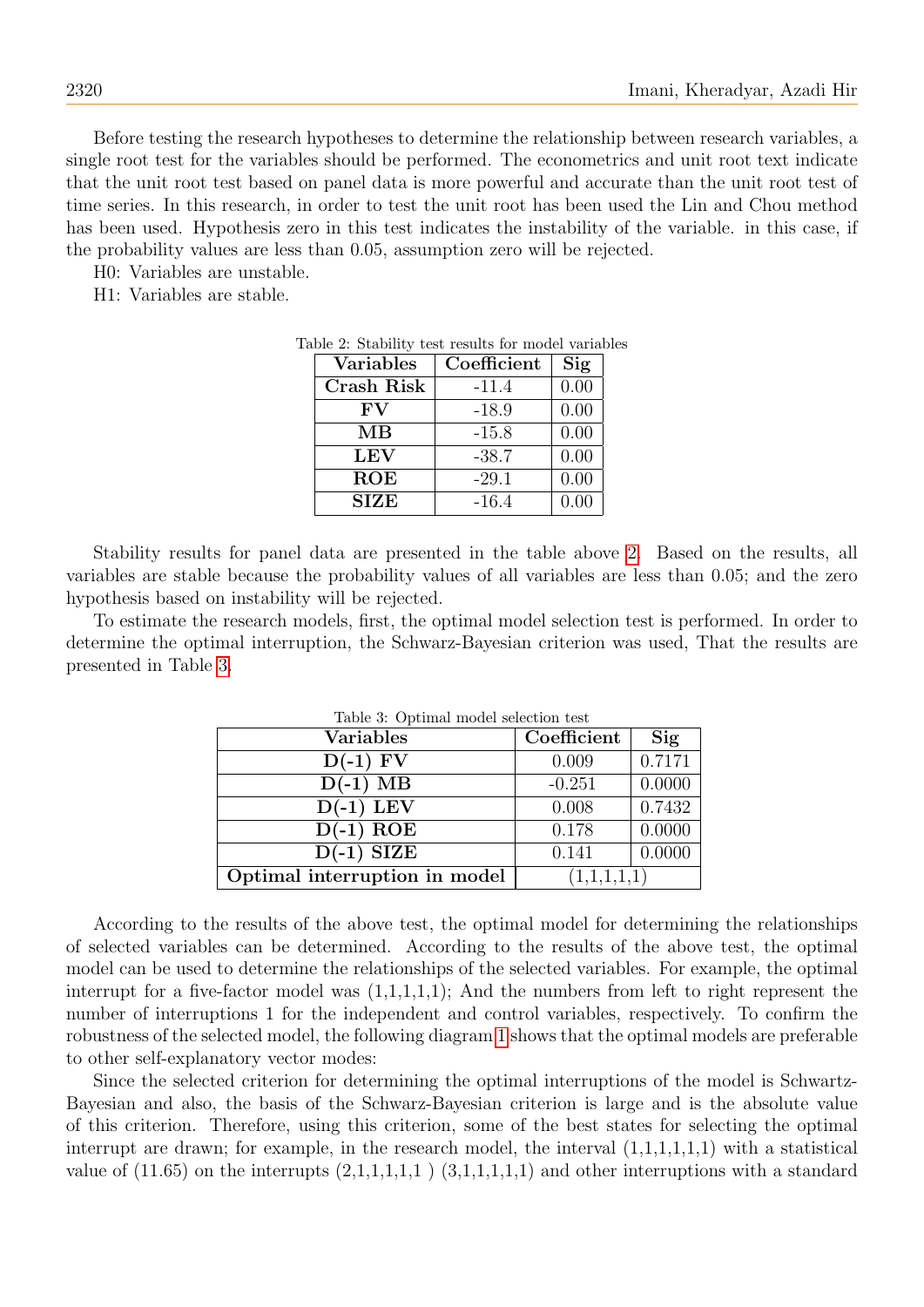

<span id="page-6-0"></span>Figure 1: Drawing some examples of the best cases for selecting the optimal interrupt in the research model

value of less than -11.65 are preferred. With these interpretations, by selecting the optimal models, long-term relationships between variables between research variables are estimated. To determine the long-run relationship, the value of t-statistic can be compared with the critical committees presented by Benerji, Dolado, and Mister  $[3]$ . If the computational value of t is greater than the critical value, Hypothesis zero is rejected due to the lack of a long-term relationship and the existence of a long-term relationship is accepted. The result of computational statistics  $t$  in the research model was  $-4.39$ ; and since it is greater in absolute magnitude than the critical value of Benarji, Dolado, and Master [\[3\]](#page-8-17) (-3.28), Therefore, the null hypothesis is rejected in favor of the opposite hypothesis due to the lack of a long-term relationship. The results of long-term and short-term relationships of variables are presented in the following table [4:](#page-7-1)

The results show that fair value, both in the short and long term, has a positive effect on falling stock prices and considering that the significance level in all three models is estimated to be greater than 0.05; Therefore, the research hypothesis is rejected statistically. In other words, it can be said that fair value has no significant effect on falling stock prices. Therefore, at the 95% confidence level, the fourth hypothesis of the research is rejected. In the following, the error correction model (ECM) is used to examine how short-term imbalances in the pricing of capital assets towards long-term equilibrium occur. The ECM coefficient shows that in each period a few percent of the shortterm imbalance is adjusted to achieve the long-term equilibrium. Based on the results, the ECM coefficient was -0.8 and considering that the level of significance of the coefficients is less than 0.05%, it is significant. This figure indicates that in each period 86% of the short-term imbalance of stock price falls is adjusted to achieve long-term equilibrium; Therefore, it can be said that the adjustment towards equilibrium is relatively fast.

#### 4. Conclusion

This article examines the effect of fair value and some other influential variables as control variables on the risk of falling stock prices of banks listed on the Tehran Stock Exchange during the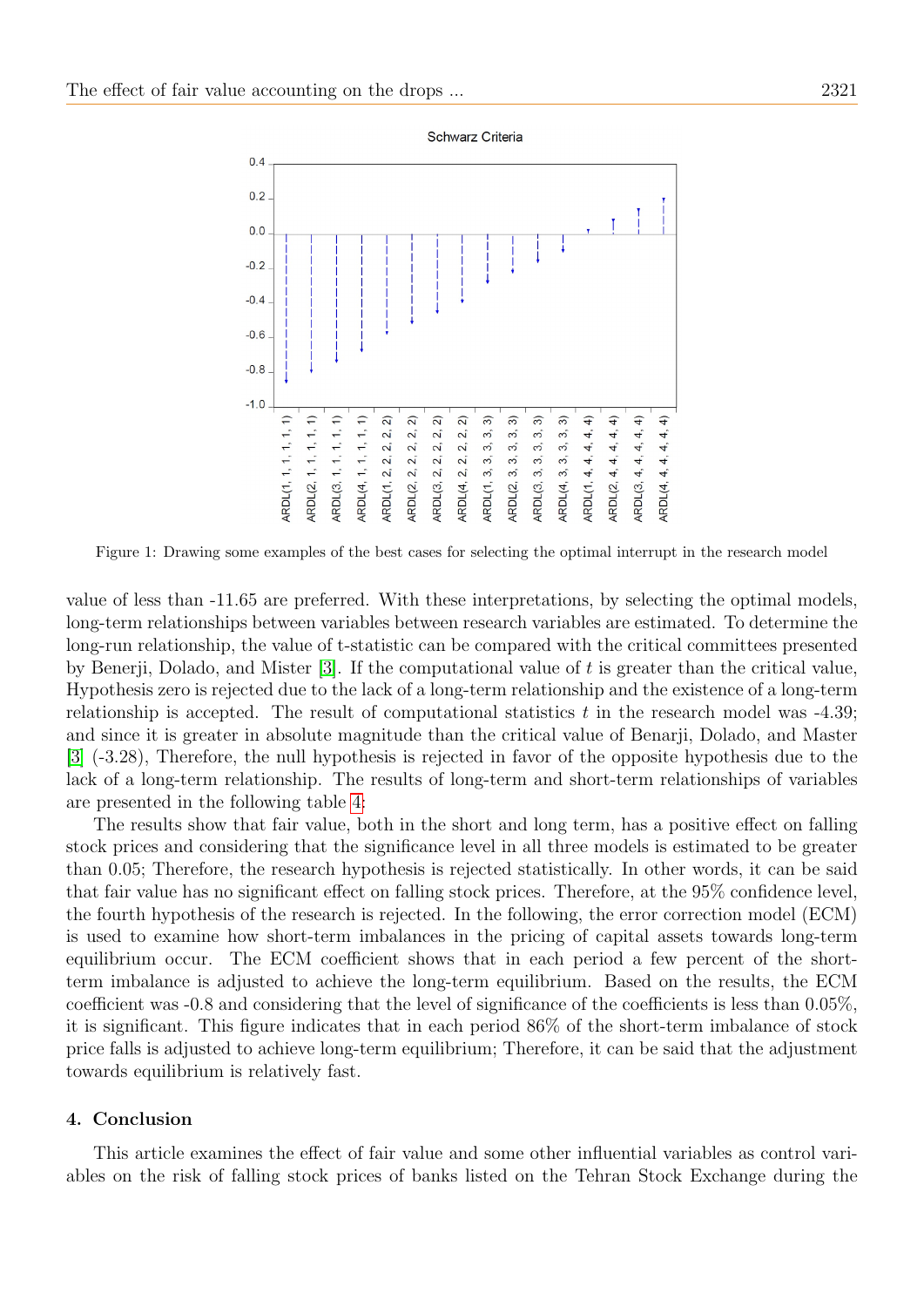| <b>Variables</b>         | Coefficient | Sig    |  |  |
|--------------------------|-------------|--------|--|--|
| Long-term Effect         |             |        |  |  |
| FV                       | 0.143       | 0.2319 |  |  |
| $\rm MB$                 | $-0.013$    | 0.0673 |  |  |
| <b>LEV</b>               | 0.006       | 0.8554 |  |  |
| <b>ROE</b>               | 0.048       | 0.0000 |  |  |
| <b>SIZE</b>              | 0.0011      | 0.2185 |  |  |
| <b>Short-term Effect</b> |             |        |  |  |
| $D(-1)$ FV               | 0.035       | 0.1439 |  |  |
| $D(-1)$ MB               | $-0.018$    | 0.0000 |  |  |
| $D(-1)$ LEV              | 0.0007      | 0.4318 |  |  |
| $D(-1)$ ROE              | 0.02        | 0.0000 |  |  |
| $D(-1)$ SIZE             | 0.121       | 0.0652 |  |  |
| C                        | 0.089       | 0.0000 |  |  |
| ECM                      | $-0.869$    | 0.0000 |  |  |

<span id="page-7-1"></span>Table 4: Estimation of the research model

period 2007-2021. The findings of the present study showed that fair value not only had no effect in the short term; rather, in the long run, it had no significant effect on stock prices falling. Many have accused fair value accounting of exacerbating the crisis of unsecured loans and the subsequent credit crunch, in the worst in the United States from the time of the Great Depression onwards. Critics of fair value accounting, including politicians, policymakers, auditors, and industry experts, They argue that fair value accounting has created a vicious circle of price reductions and led to the financial crisis. Following the crisis of unsecured loans, critics have argued that the costs associated with a fair value accounting system could create a crisis, a crisis, a vicious cycle of price declines and increase the risk of financial system failures. In an analytical framework, Sifients et al. [\[20\]](#page-8-18) showed that a shock that reduces the market value of assets in the balance sheet of financial institutions to fair value; It can lead to forced asset pressure to prevent debt ratio breach. Access to surplus assets at a reduced value, it can further reduce the price and create a vicious circle of price reduction and disposal of excess assets. The authors conclude that a combination of market accounting and restrictions on the payment of foreign debt can lead to a downward spiral in asset prices and become an important source of systematic risk in the financial system. Allen and Carleti [\[2\]](#page-7-2) argued that during a financial crisis, asset prices reflect the amount of liquidity available rather than the underlying asset value. They showed that in such cases, a fair value-based accounting system is not desirable because in a crisis, fair value losses can lead to the bankruptcy of banks being identified by the regulator. As a result of the bank's inability to pay its debts; They are forced to reduce the price of assets, which leads to excessive fluctuations in the price of assets in the short term. In contrast, under an accounting system based on historical cost, banks can still face all of their future debt.

### References

- <span id="page-7-0"></span>[1] A. Ahmadpour Kacho and N. Dahmardeh, *The effect of financial development and institutional quality on eco*nomic growth in member countries of the organization for economic cooperation and development, J. Econ. Reg. Dev. 26(17) (2019) 33–62.
- <span id="page-7-2"></span>[2] J.B. Allen and L. Carleti, Accounting conservatism and stock price crash risk: Firm-level evidence, Contemp. Account. Res. 33(1) (2015) 412–441.